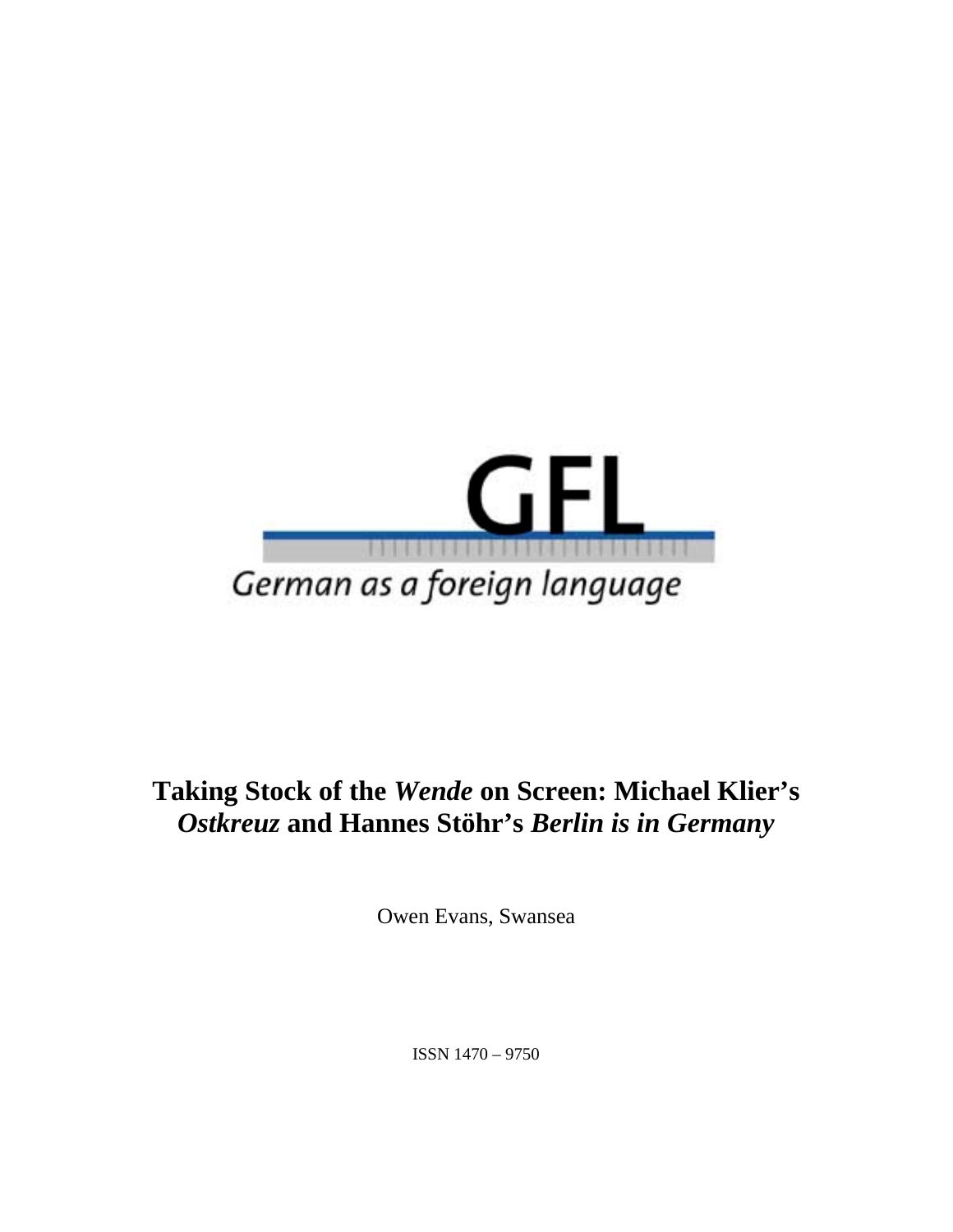## **Taking Stock of the** *Wende* **on Screen: Michael Klier's** *Ostkreuz* **and Hannes Stöhr's** *Berlin is in Germany*

#### Owen Evans, Swansea

Wolfgang Becker's *Good Bye Lenin!* (2003) has arguably been the most successful of films dealing with the ramifications of the GDR's demise, but it is by no means the only one. The focus here is on two less well-known films which provide alternative perspectives to Becker's more commercial film, exploring in gritty detail the difficult adjustments that many eastern Germans had to make. In *Ostkreuz* (1991), Michael Klier tells the episodic story of 14-year-old Elfie, who literally and metaphorically inhabits a no-man's-land between the two Germanys during the *Wende,* and deploys a neorealist aesthetic to reinforce the difficulties confronting the girl, and by inference, Germany. Hannes Stöhr's *Berlin is in Germany* (2001) is less bleak, but is told from the perspective of Martin Schulz, jailed in East Germany in 1989 and released eleven years later into the Federal Republic. The film follows his attempts to rebuild his life, and especially to forge a relationship with the son he has never seen. Both set in Berlin, these films complement one another in examining Germany's progress since 1989 and offer a useful contrast to Becker's film.

As the critical acclaim for *Der Untergang* (Hirschbiegel 2004) in the English-speaking markets demonstrates, the Anglo-Saxon world's enduring fascination with National Socialism shows little sign of abating. Even Caroline Link's *Nirgendwo in Afrika* (2001), Germany's last Oscar-winner, dealt implicitly with the persecution of the Jews, which might go some way towards explaining its award success. By the same token, the mixed reception of Sönke Wortmann's *Das Wunder von Bern* (2003) might be taken as evidence that the same audiences cared little for German films that thematically speaking strayed too far away from Nazi Germany; certainly, its relative failure in the United Kingdom might be attributable to its focus on an iconic moment in German football history. And yet that is not the whole story. That Wortmann's film got a cinema release at all in the UK, and has subsequently appeared swiftly on DVD here too, is indicative of a welcome resurgence of international interest in German cinema since the late 1990s, sparked by Tom Tykwer's unexpectedly popular *Lola rennt* (1998), and sustained recently by Fatih Akin's acclaimed Golden-Bear-winning *Gegen die Wand* (2004), which has also enjoyed a commercial release on DVD. If there is one film, however, which truly embodies the rude health of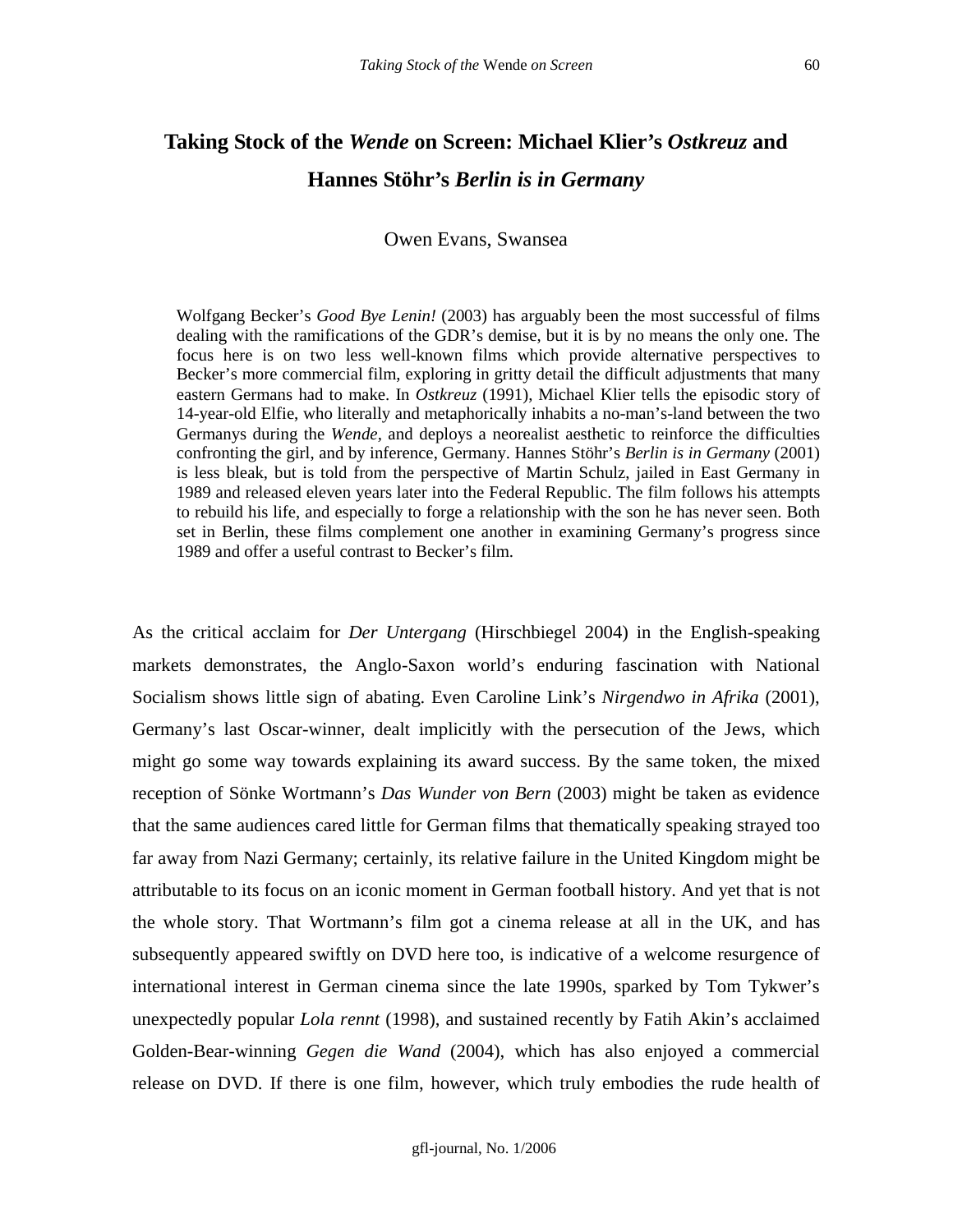German film on the world stage, then it is Wolfgang Becker's *Good Bye Lenin!* (2003). It still seems remarkable that a film dealing with the *Abwicklung* of the GDR should have been such a massive global smash. If it has made people outside Germany aware of some of the fundamental socio-political and emotional issues surrounding the *Wende* – as well as *au fait* with such esoteric delights as *Spreewaldgurken* and *Mokka Fix Gold* – then that is surely to be welcomed, for there is far more to an understanding of German society and culture than an awareness of National Socialism and its legacy. Equally, it must be remembered that Becker's delightful, melancholic film does not tell the whole story of the events leading up to the reunification of Germany in 1990; it offers merely one perspective on a much more complex network of experiences and memories. In their different ways, two films that have not enjoyed commercial success beyond Germany's frontiers, namely Michael Klier's *Ostkreuz* (1991) and Hannes Stöhr's *Berlin is in Germany* (2001), explore the significant challenges that faced many former East German citizens following the momentous events of 1989 with a more gritty realism than Becker's tale. They thus provide insights which both complement, and contrast with, *Good Bye Lenin!*, and are fascinating examples of how German cinema has recorded recent history.

One important element which links all three films is that the directors are all western Germans, or at least spent their adult lives in the west – Klier's case is the least clear-cut in this respect, inasmuch as he was born a Sudeten German, settled with his family in the Soviet zone of occupation in 1947, before fleeing to the west in 1961. That their films can be deemed sensitive depictions of the experiences of *Ossis* during the upheaval of the *Wende* flies in the face of stereotypical notions of *Wessis* and their attitudes to the events of 1989 and beyond. As an eastern German, Katrin Sass, star of *Good Bye Lenin!*, was deeply impressed by the nuanced understanding of GDR life in Bernd Lichtenberg's screenplay, in which "viele Dinge haargenau so beschrieben [werden], wie ich sie in Erinnerung habe" (Töteberg 2003: 164).<sup>1</sup> She was equally bowled over by the director himself:

Ich habe beim Dreh oft vergessen, ob Becker nun aus dem Osten oder Westen kommt. Er wusste so wahnsinnig viel über die DDR, hatte sich intensive damit auseinandergesetzt,

<sup>1</sup> It is interesting to note that Sass played the eponymous heroine in Klier's later film looking at life after the *Wende*, namely *Heidi M.* (2001), for which she won the *Deutscher Filmpreis* in Gold as best actress.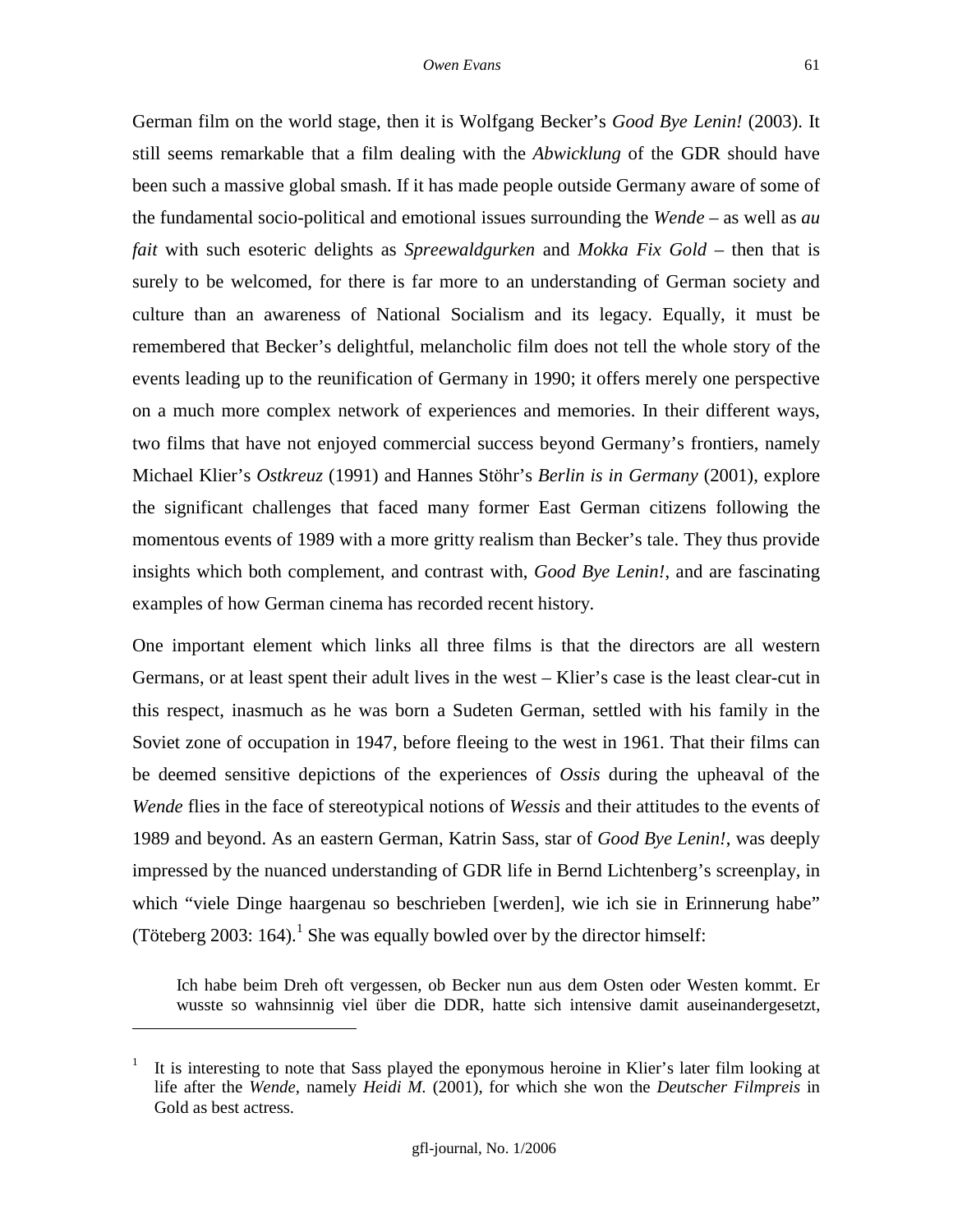wusste es besser und genauer als ich. Da war ich platt: Er hatte Sachen intus, die hatte ich selbst längst vergessen – und ich erinnerte mich allein wegen ihm wieder daran. (Töteberg 2003: 165)

Sass's experience challenges Leonie Naughton's slightly simplistic contention – in an otherwise engaging and comprehensive study – that all eastern-produced films depicted the unification process as fraught with difficulty, whilst their western counterparts offered more idealized depictions of the changes:

Western-produced and -funded unification films function as vehicles of history insofar as they present a romanticized view of East Germans' experiences of unification: easterners emerge as the beneficiaries of union with the west. They are presented with ample entrepreneurial opportunity and good fortune; they display a particular affinity with nature, gravitate toward preindustrial modes of production, and are often identified as 'primitive' in that they embrace mysticism and champion residual forms of culture associated with the rural idyll. […]

Eastern-backed and -produced films addressing unification […] rarely endorse these perspectives: they are more inclined to depict urban or suburban East Germans who fail to benefit from unification and are outcasts. Often they are mentally unstable, distraught, or forced to engage in criminal activity to survive in the new Germany. (Naughton 2002: 9)

On the contrary, one might argue that Becker, Klier and Stöhr all provide admirably detached explorations of the adjustments required of their eastern German protagonists, precisely because of their western perspective. Each of the three narratives is quite different, with the respective protagonists facing quite contrasting challenges befitting their different situations and ages: the teenaged Elfie in *Ostkreuz* is simply trying to get by day by day; Martin in Stöhr's film seeks to forge a relationship with the son he has never seen, who was born during his prison sentence; and Becker's Alex struggles to shield his mother from the truth of the collapse of the GDR for fear that the shock will cause a second, potentially fatal, heart attack. Taken together, however, the films offer a far more variegated picture of the *Wende* and its ramifications – socially, economically and most importantly of all, psychologically – than Naughton presupposes.

Michael Klier's *Ostkreuz* is arguably one of the bleakest of unification films. While it was the comedies such as *Go Trabi Go* (Timm, 1990) and *Wir können auch anders* (Buck, 1993) of the earlier unification films that enjoyed some commercial success, it is unsurprising that the stark and sombre *Ostkreuz* should have passed many by, despite winning acclaim at the International *Jugendfilmfest* in 1991. Naughton comments on the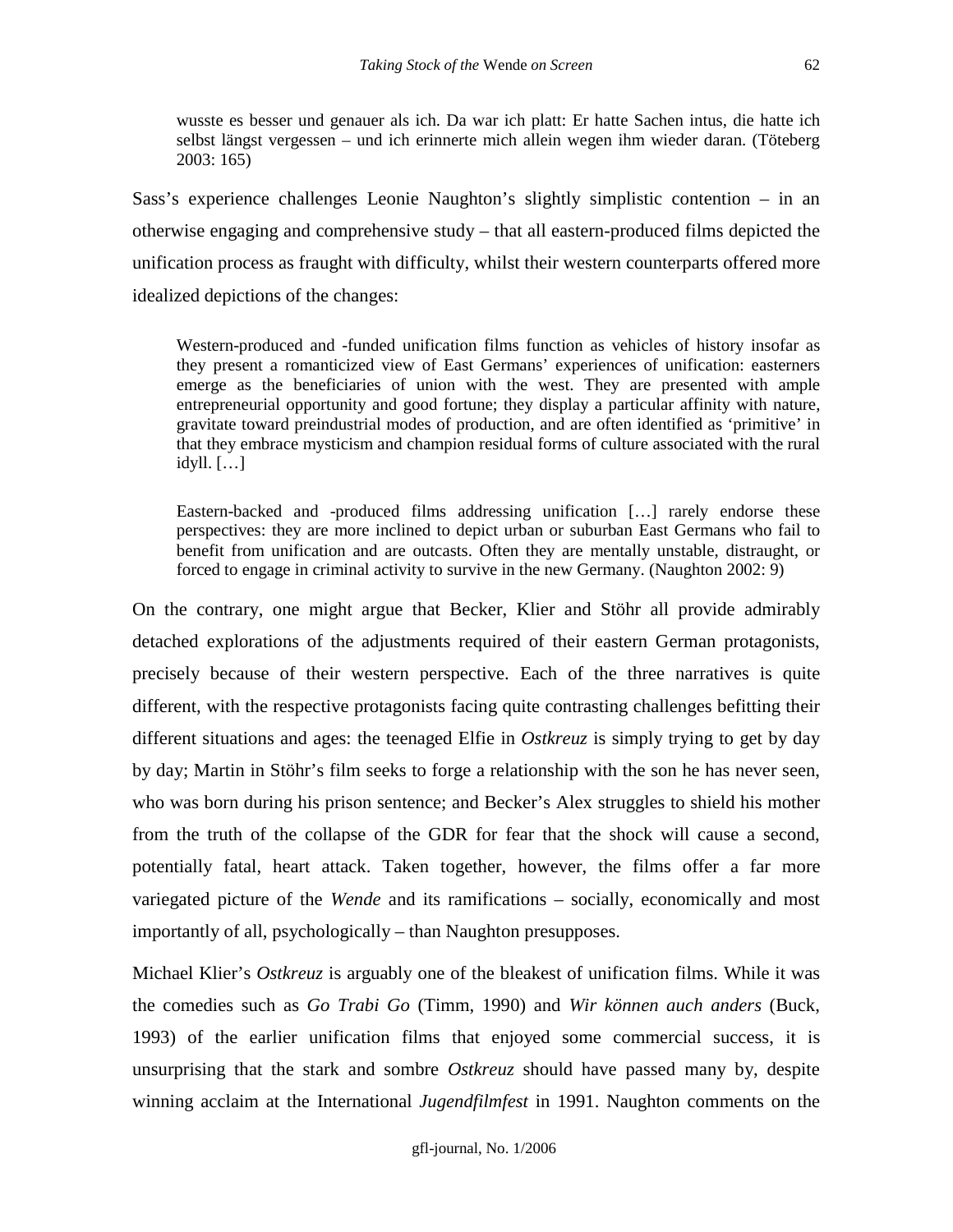indifference or annoyance that, mostly, western critics displayed towards eastern unification films, citing one who 'remarked that most of [the German films released in 1991] would not be worth watching again' (Naughton 2002: 121). For Margaret Köhler, the genre existed at a level below American soap opera by presupposing an audience 'with an intelligence quotient bordering on idiocy' (quoted in Naughton 2002: 121). In this context, *Ostkreuz* can be seen as a significant exception proving a rule. Far from being an escapist comedy predicated on a desire for commercial success, *Ostkreuz* establishes a markedly different perspective from the outset with its unostentatious credit sequence and unembellished, desolate opening panning shot. The penetrative gaze of the camera throughout forces us to confront the existential difficulties facing Elfie, the fourteen-yearold protagonist, and allows us very little, if any, respite. The film is decidedly

uncomfortable viewing, not least because of the stunning performance by Laura Tonke as the teenager, around whom practically every scene is constructed. Her face is etched with the battered innocence of someone old before their time, but with little opportunity of any other mode of existence.

When we first see her she is playing by herself on a patch of waste ground, killing time while she waits for her mother who is viewing a flat. At first, there is nothing incongruous about the scene, as a listless Elfie appears to be acting as many young teenagers would in a similar situation. As the film unfolds, however, and the camera steadily explores her expressionless face with long takes and close-ups, it becomes clear that hers is not the lot of typical teenagers. She smokes incessantly, mimicking the engrained flourishes of experienced smokers, and if it looks unconvincing, possibly because the actress was not a smoker in real life, it simply adds to the alienating effect that Klier is striving to establish: here is a young girl whose childhood has been swept away from her by political events, and who is consequently forced to adopt the responsibilities, and mannerisms, of adulthood for which she is unprepared and unsuited. By focusing unremittingly on Elfie's expressions, Klier's camera speaks volumes about a generation of *Zonenkinder* caught in the middle.<sup>2</sup>

<u>.</u>

<sup>&</sup>lt;sup>2</sup> Over the past few years, a number of autobiographical texts have been published by young authors, for whom the *Wende* came as a mixed blessing. Whilst it opened up new possibilities, the *Abwicklung* of the GDR also stole their childhood from them. The most iconic of these texts is Jana Hensel's controversial *Zonenkinder* (2002), but the best is Jana Simon's *Denn wir sind*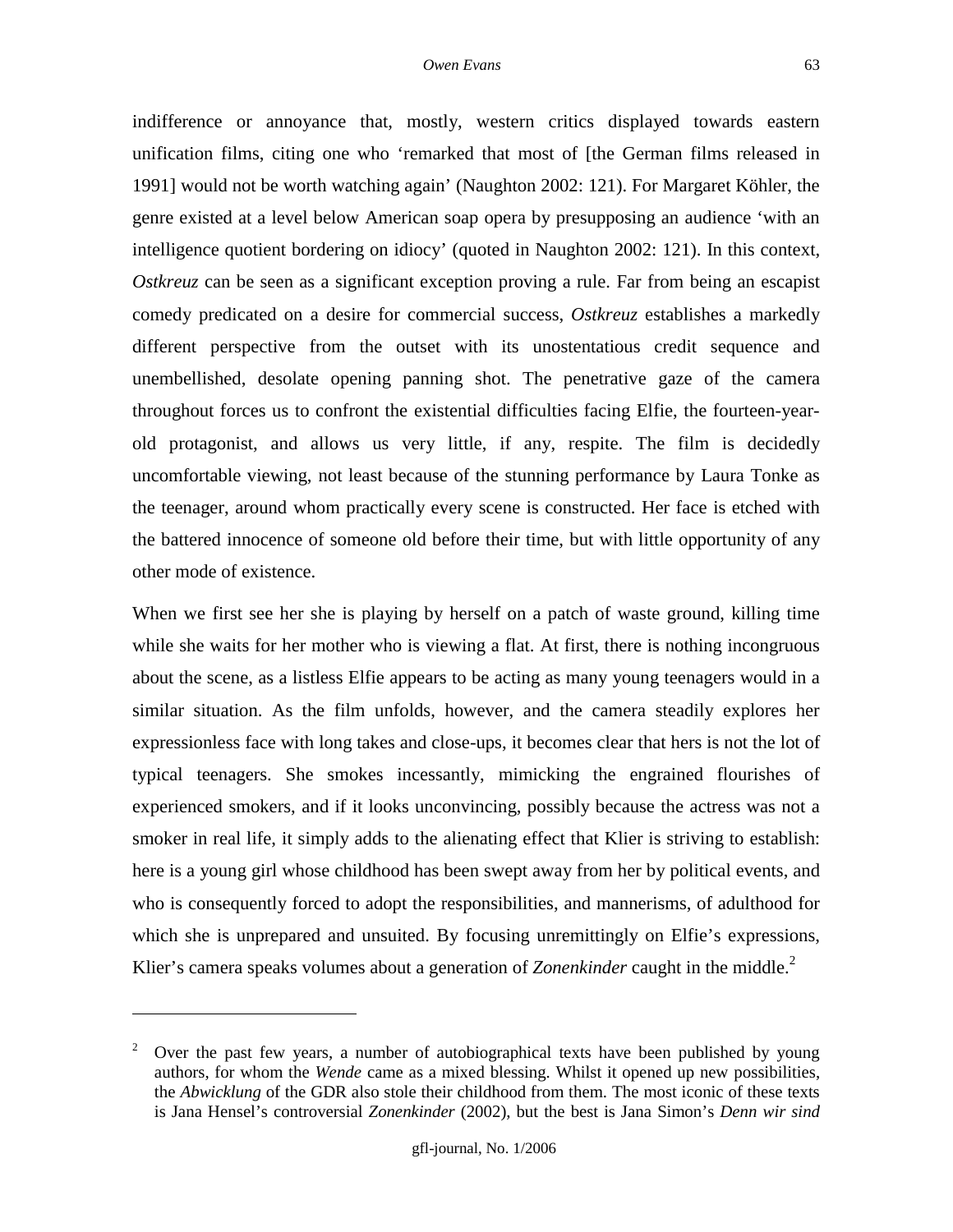Elfie and her mother are living in a *Containerlager* in Berlin, a Kafkaesque labyrinth of temporary cabins in the middle of a no-man's-land – possibly Potsdamer Platz although it is never made explicit – where East Germans mingle with other refugees from Eastern Europe. As the very title of the film implies, Berlin has become a crossroads, both literal and metaphorical, as communism collapses across the continent.<sup>3</sup> All are looking for work, and every morning a gaggle of people wait expectantly outside the huts for the possibility of landing some manner of *Schwarzarbeit* with one of the 'Sklavenhändler', as Elfie calls them, demonstrating a perspicacity that belies her age. It is clear that the refugees are eking out an existence by whatever means they can, even Elfie, who tries to sell a presumably stolen car radio to other refugees. Indeed, she proves herself extremely resourceful, demonstrating an entrepreneurial skill born of desperation by taking a bucket from the communal kitchen in the camp and cleaning shop windows. In so doing, she encounters the Pole, Darius (Miroslaw Baka), a petty criminal, whose wallet she steals after he is involved in a scuffle in the street. After he bullies her to retrieve it, she tells him that she needs DM 3,000 as a deposit for the flat her mother has seen. She follows him doggedly and so he offers her an errand passing counterfeit money, knowing that she will be underage and exempt from prosecution if she gets caught, which duly happens. For her part, Elfie is unfazed by her arrest and continues to assist Darius in his various ill-fated schemes.

Naughton has pointed out that criminality 'emerges as a vital narrative catalyst' in many of the unification films, where theft is presented as 'one of the earliest lessons to be learned when East German characters undergo initiation into private enterprise: pilfering is figured as a natural component of capitalism and a by-product of unification' (Naughton 2002: 94). Whilst it is certainly the case that Elfie's involvement with Darius drives the story, there is little to suggest her activities are to be seen as an overt critique of capitalism. Even though

*anders* (2001), which succeeds in conveying the tension which faces this generation. Whilst their childhood experiences have been called into question, they have nevertheless benefited from the greater freedom of opportunity afforded them in the new Germany.

<sup>3</sup> Ostkreuz is the name of an important S-Bahn station in east Berlin, a junction linking north, south, east and west. Whilst the topographical configuration of the actual station as an arterial crossroads in Berlin is clearly used metaphorically by Klier, he does not seek to imply that the action itself takes place in this part of the city. Klier seeks to create an allegorical space in the film, trapped between east and west, the impact of which would be reduced by explicit association with a specific locale.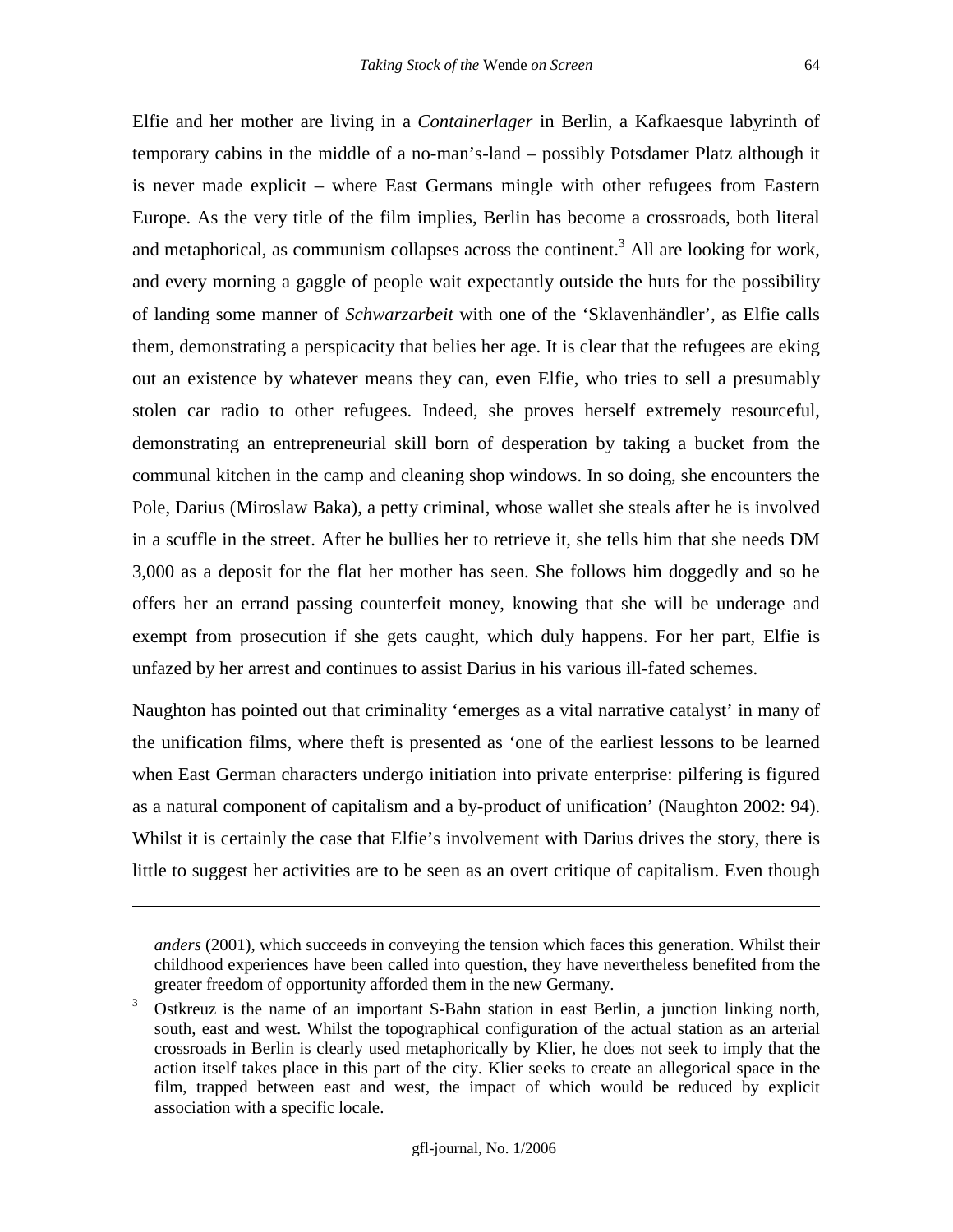she willingly participates in Darius's nefarious activities, and later resorts to stealing her grandfather's valuable Meißen porcelain dinner service, Elfie is never censured; the film shows her simply trying to create a private space for herself and her mother. In contrast, Darius's willingness to exploit the young girl for his own ends appears far less tolerable, exemplified best when he takes her to Poland to act as an interpreter during the sale of a stolen car to the Russian mafia. When the deal falls apart, Elfie is threatened at gunpoint and Darius flees in the car leaving the girl behind to fend for herself. Justice is later seen to be done when Elfie betrays Darius to the police at Alexanderplatz station, an episode that also reveals the girl's ruthless determination to survive, which the Pole appears to acknowledge with grudging admiration as he is led away.

With its depiction of urban decay and individuals struggling to survive the aftermath of great social upheaval, *Ostkreuz* recalls the atmosphere of early postwar *Trümmerfilme* such as *Die Mörder sind unter uns* (Staudte 1946), even if the latter's overtly political didacticism is absent from Klier's film. There is a sense in both films that time has been temporarily frozen, yet there is a fundamental difference between them which suggests that another comparison is more useful here. Although the bulk of the action in *Die Mörder sind unter uns* takes place in the narrative present, Wolfgang Staudte does not exclude the past, offering details about, and allusions to, the recent experiences not only of his protagonists, but of Germany as well. At the conclusion of the film's opening segment which, akin to a prologue, introduces the two protagonists, the camera zooms in slowly to focus briefly on a poster on a ruined wall, displaying a clichéd depiction of Germany under the heading 'Das schöne Deutschland'. The ironic juxtaposition of a tourist idyll with the stark reality of a city in ruins is the first significant ideological stroke in a film that seeks to confront postwar Germany with the grim legacy of its fascist regime, as befits the first DEFA (Deutsche Film AG) production. The point is reinforced more strikingly in a later flashback sequence, which reveals that Dr Mehrtens's fragile mental state stems from having been a powerless witness to the liquidation of a Polish ghetto. The other protagonist, the angelic Susanne, with whom Mehrtens falls in love, has returned to the city from a concentration camp. By way of contrast, in *Ostkreuz*, we have no idea about the recent pasts of the protagonists, nor is it made explicit when the action takes place, although we infer that it is at some point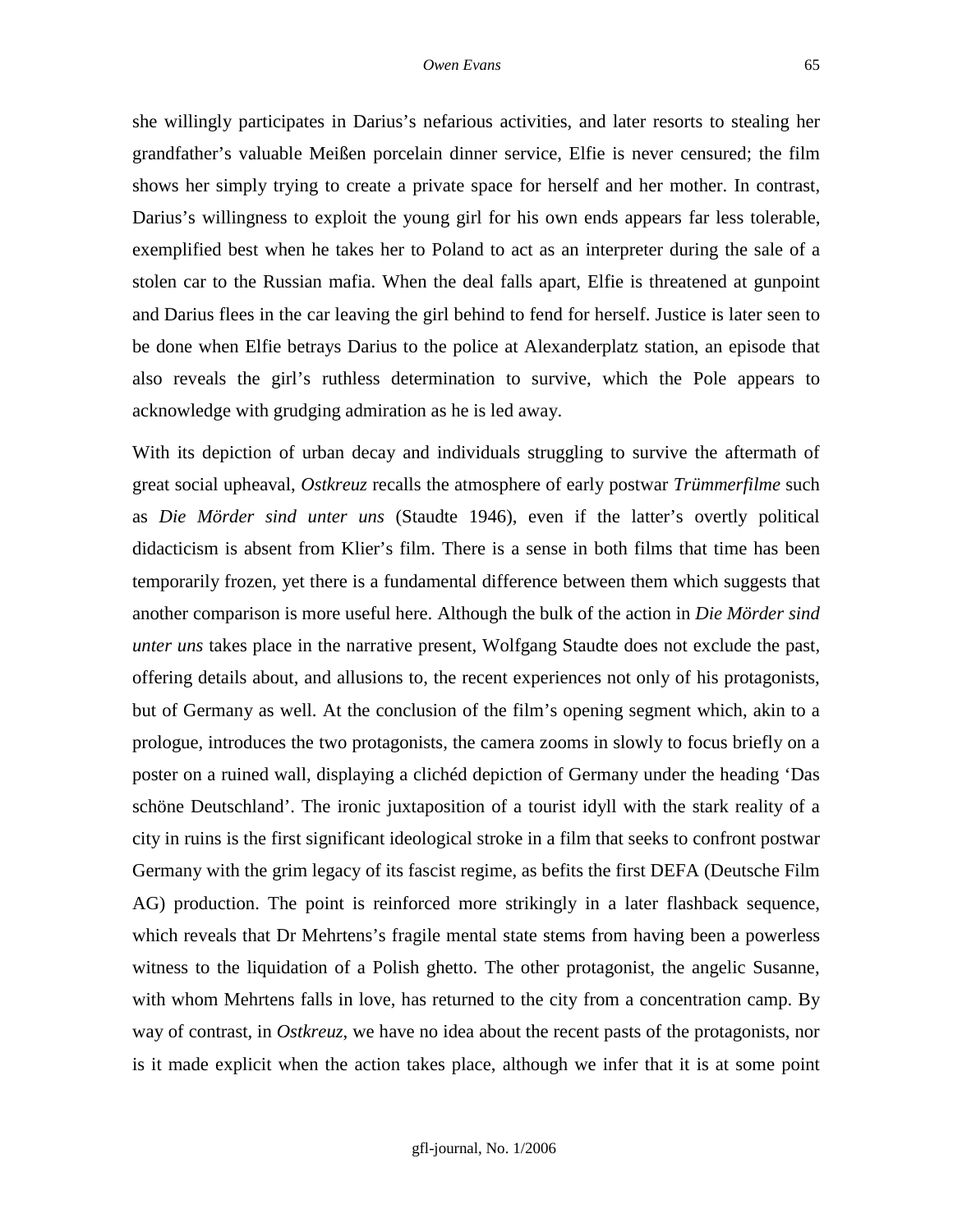soon after the fall of the Wall. In *Ostkreuz*, the focus is exclusively on the moment, which for Christopher Wagstaff is a defining characteristic of Italian neorealism:

What neo-realists have always insisted is that their art was a response to a moment in time. For them the problem was not so much the *apriori* one of changing their aesthetic, but that of *finding a way* to convey what they had to *express*. The content demanded the form. The function of their art was to give expression. (Wagstaff 2000: 38) [original emphasis]

Just as the early films of neorealist directors such as Roberto Rossellini and Vittorio De Sica produced snapshots of society coping with the aftermath of fascism, so Klier's film in its tone and style is a response to the upheaval of the *Wende*. Without any concrete temporal coordinates to pin the action down, it is at times almost as if the moment of sociopolitical change has just occurred, and that the Berlin of *Ostkreuz* is now suspended indefinitely between past and future. It is indeed another *Stunde Null*.

Film theorist André Bazin was famously drawn to postwar Italian cinema's 'aesthetic of realism' (Bazin 2000: 13), celebrating its unconstructed depiction of the world and an 'immediacy of things in themselves' (Nowell-Smith 1999: 78). As Wagstaff outlines, the movement was driven by an imperative to uncover the suffering that the past had inflicted, and associated with that motivation was the need to 'break with […] rhetorical artistic schemata which seemed to bear no relation to life as it was lived' (Nowell-Smith 1999: 76). The neorealist film-makers, many of whom were on the left politically, resolved to hold a mirror up to the world around them without embellishing, or manipulating, what they saw. Bernard Dick underlines how Bazin championed *mise-en-scène* over montage as the best means of achieving 'a high degree of realism' on the screen, especially 'by shooting certain scenes in long take' (Dick 2005: 324), thereby allowing the audience to engage fully with the situation facing the protagonists. The effect of this aesthetic was enhanced when used in conjunction with deep focus, a device which brings events in the foreground and background into focus simultaneously:

Deep focus has three […] advantages for Bazin: it brings spectators into closer contact with the image; it is intellectually more challenging than montage, which manipulates spectators and annihilates their freedom of choice by making them see only what the film-maker wants them to see as opposed to deep focus, which presents spectators with the entire image, from which they may choose to see only part, such as the foreground; and it allows for ambiguity, which is absolutely essential to works of art, whereas montage reduces a scene to one meaning. (Dick 2005: 325)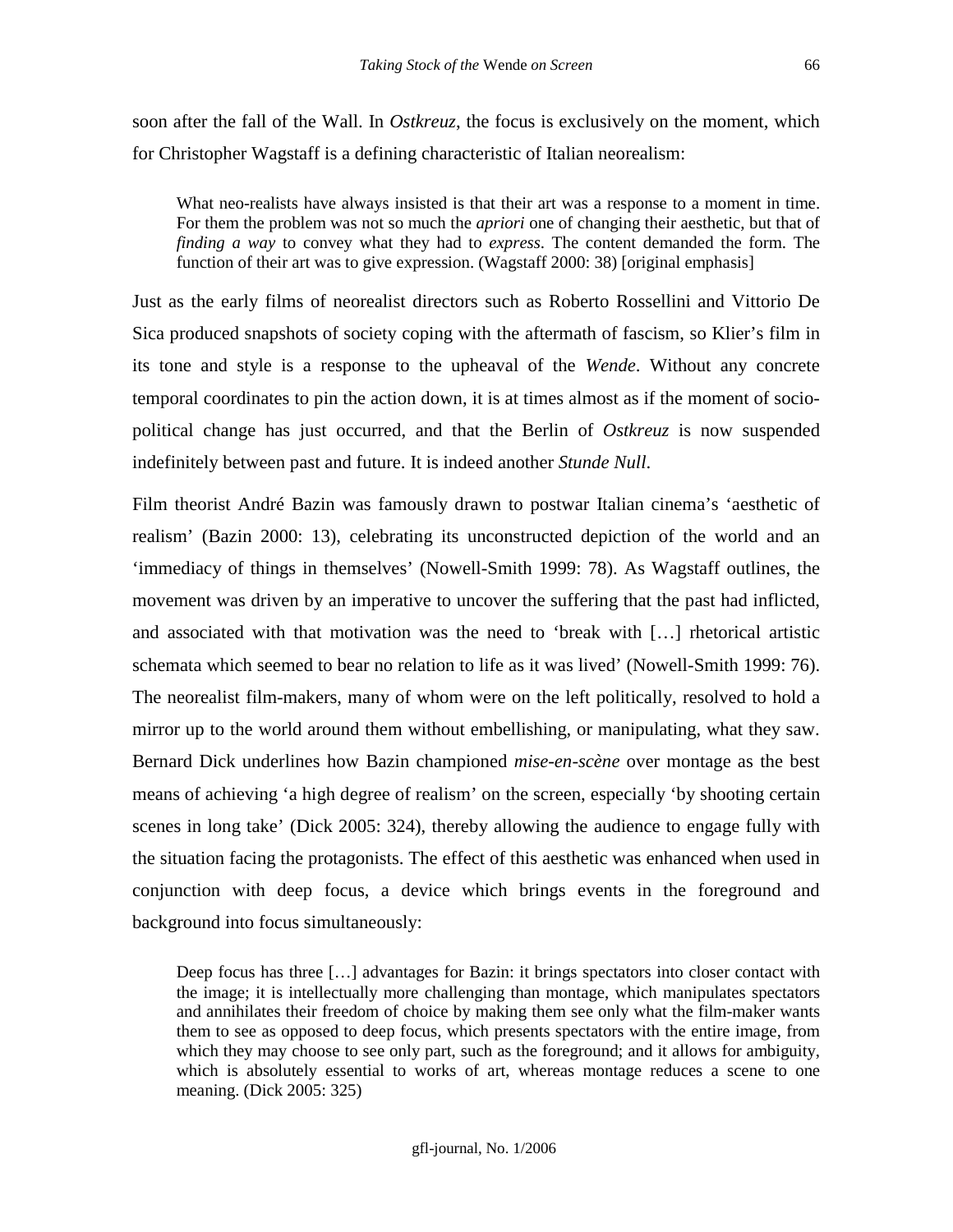Bazin's attraction to the aesthetic of neorealism is thus axiomatic, for directors such as Rossellini sought to confront the audience with 'things actually happening at the time' (Bazin 2000: 16) and to animate them accordingly. Unlike with montage, where the director's manipulation of the cutting process introduces an implicit commentary on the events depicted on the screen, the *mise-en-scène* of neorealism stimulates, presents a challenge, but cannot control interpretation.

Klier's style in *Ostkreuz* is predicated upon the same desire to 'bring the spectators into closer contact with the image'. It comes as no surprise, therefore, that Klier admitted to having been inspired by Rossellini's *Germany Year Zero* (1947), which was in the main shot like *Die Mörder sind unter uns* amidst the actual rubble of Berlin.<sup>4</sup> One contemporary reviewer of *Ostkreuz* heralded the film as "ein Musterbeispiel eines neuen deutschen Neorealismus" (Wiegand 1991), and certainly the use of a teenage protagonist who has to fend for herself in an inhospitable environment at a time of historical change signals an obvious kinship between the films. But *Ostkreuz* also evokes the aesthetics of neorealism by deploying such devices as long takes, often comprised of close-ups on Elfie's face, or slow panning shots which dwell upon the landscape and allow us ample opportunity to observe the panorama of this second *Stunde Null* in Germany. In this respect, the influence of Rossellini's portrait of postwar Berlin, in which the credits roll over a series of long tracking shots of the rubble, is again self-evident. The slow panning shot of the opening sequence in *Ostkreuz* is arguably the best example of Klier's adoption of the same technique. Indeed, such scenes are evocative of the God-forsaken post-apocalyptic landscapes often found in dystopian science fiction films of recent times, inviting the audience to interpret the images figuratively, as well as literally. Sandro Bernardi argues that in *Germany Year Zero* Rossellini employed the desolation of Berlin symbolically so that 'the ruins we see are not only of Berlin but allude to that immense ruin which is […] the western world, overturned by the same ambition [as National Socialism] of reorganizing the world according to human law' (Bernardi 2000: 55). As interpretations go it is desperately bleak, yet the fateful impact the breakdown of morality and community has

<sup>4</sup> Rossellini and Staudte both shot some scenes in the studio, although the bulk of the action was shot in the genuine rubble of the city.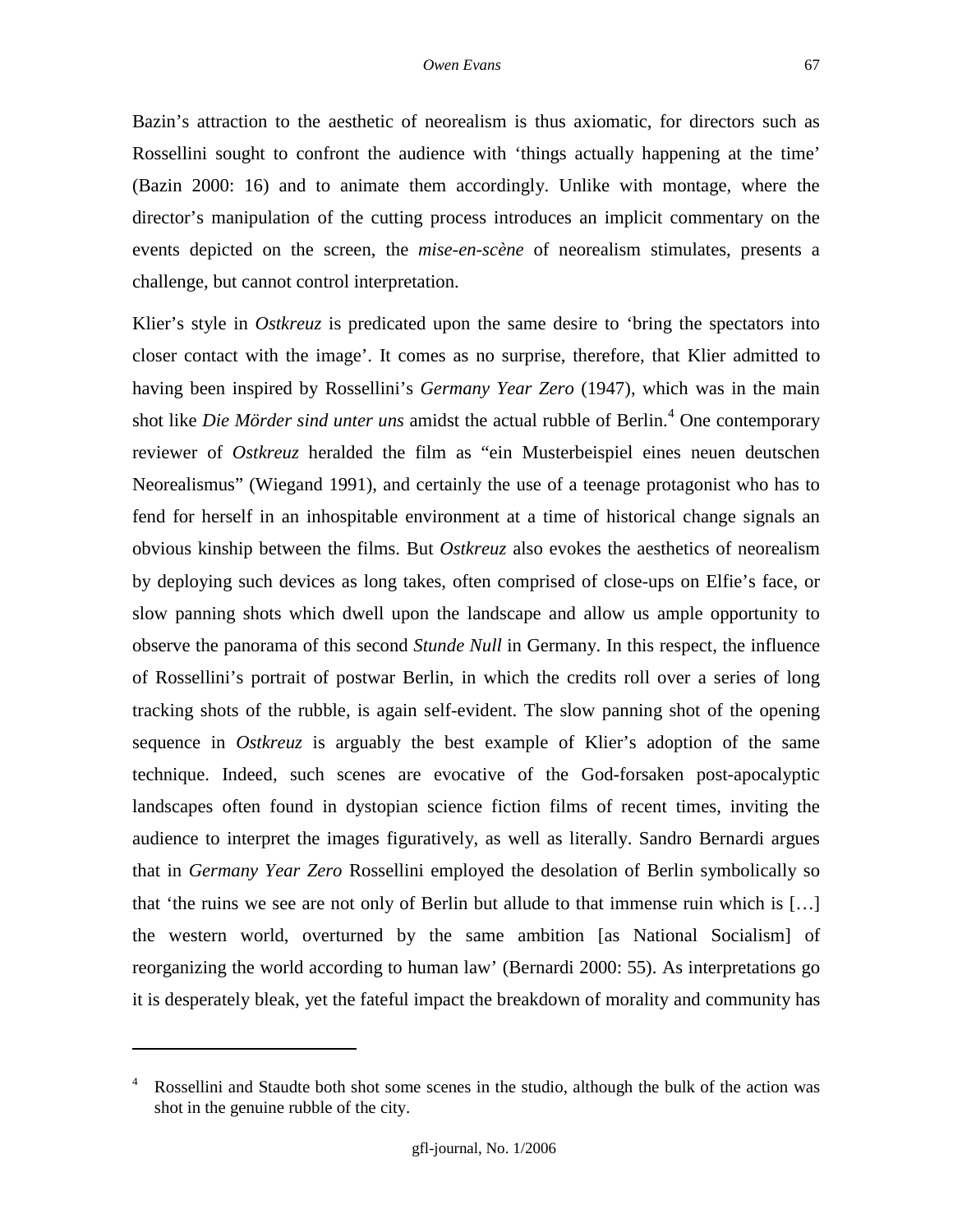upon Rossellini's young protagonist resonates beyond the film's documentary-type realism. One hesitates to suggest that Klier is seeking to use Berlin in quite the same way. But there is no denying the unease that the *mise-en-scène* conjures up about the future of post-*Wende* Germany, which is enhanced still further with the director's use of Fred Frith's cold, eerie music. It should be noted, however, that music is used sparingly. Even when it is present, it is very faint, suggesting that the director does not want to distract the viewer from the camera's main focus.<sup>5</sup>

If music is scarce, dialogue is equally sparse. Characters use an economy of words, and as a consequence never betray their thoughts or feelings to one another. In truth, there seems precious little to talk about. As a result, it is unclear what kind of relationship Elfie enjoys with her mother, who seems more concerned with getting out of the camp by sleeping with one of the 'Sklavenhändler' than fretting about how her daughter might respond to this opportunistic liaison. She justifies her actions to her daughter with promises that she will finally get her own room, but when Elfie refuses to go with them, her mother makes a halfhearted attempt to convince her to come, opting swiftly for the material over the maternal. Even with her friend, Edmund (Steffan Cammann), Elfie says very little. When the two of them go to a bar for a meal with the money she has made from selling her grandfather's porcelain, what is in essence a date simply draws attention to their gaucheness, two youngsters pretending to be adults. After sitting in silence and at one point giggling awkwardly, Elfie tells Edmund to eat  $up$  – it is all they have to say to each other.

The lack of dialogue means there is strikingly little exposition in the film about the characters, which complements the lacunae that puncture the narrative, reflected visually by the often crude fades that link isolated scenes. We have no idea how Elfie and her mother have ended up in the camp, for example, or why they do not live with her grandfather. Similarly, we do not learn where Elfie obtained the radio, nor how she got back to Berlin after the disastrous trip to Poland, significant holes which recall Bazin's identification of the 'enormous ellipses' in neorealist narratives such as Rossellini's *Paisà* (1946), in which 'an intelligible succession of events' is depicted although they 'do not mesh like a chain

<sup>5</sup> This represents one of the key differences between Rossellini and Klier, as the former makes extensive use of music to heighten the drama that unfolds on screen.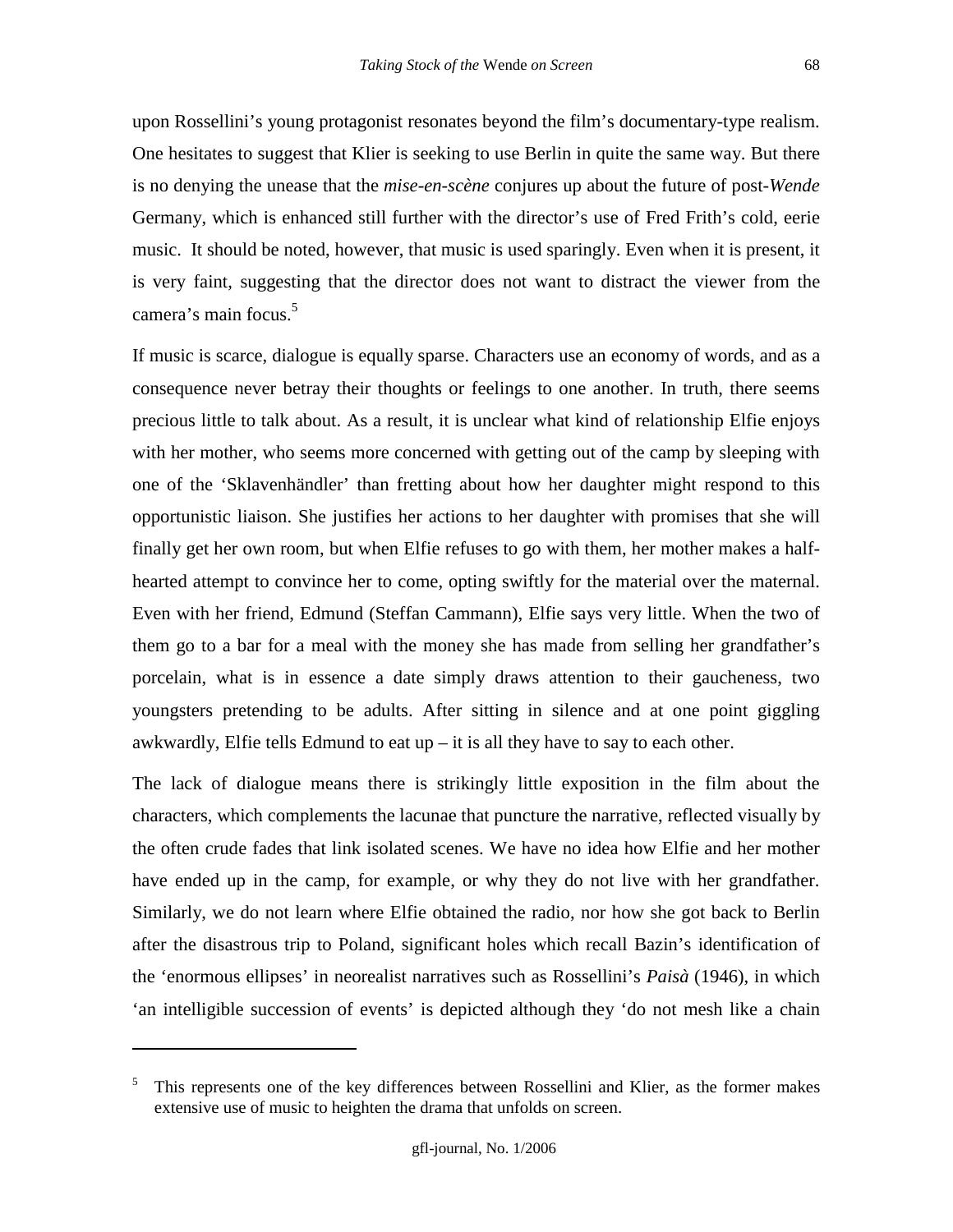with the sprockets of a wheel' (Bazin 2000: 21-22). In *Ostkreuz*, the only character who tells us anything about himself is Edmund. The young boy explains that he was left behind by his parents when they fled to the West via Hungary, but he has no idea where they are and seems unconcerned to track them down. Although it might appear slightly out of keeping with the tenor of the film, Klier apparently makes this concession because it is the actor's own story. The use of non-professional actors is another feature of Italian neorealism adopted in *Ostkreuz*, and the authenticity of Klier's film is enhanced all the more disturbingly not only for allowing us to hear actor Steffan Cammann's true story, but also by the fact that his whereabouts were unknown when the film premiered in 1991.

So is *Ostkreuz* necessarily a pessimistic film? Does it amount to an indictment of reunification, or capitalism for that matter? On the face of it, it is hard to view it as anything other than a bleak appraisal of the *Wende*. We see family ties strained and broken, teenagers confronting a harsh reality that ages them too quickly and leaves them abandoned. And yet, at the film's conclusion Elfie is crucially not alone. Whilst it is hardly an ideal situation, Elfie seems more content with Edmund as they wrap up warm and settle down for a cold night in a derelict building than at any other time in the film. Most strikingly of all, it is with Edmund that we see Elfie smile for the first time, to stunning effect. Her careworn features dissolve into a dazzling smile, offering us a fleeting glimpse of the young girl that still resides within. Her mother may have deserted her, but she has found somebody who makes her happy, and as she proves throughout the film, she is remarkably resourceful for one so young. It might not seem to be much, but Klier might be reminding us that in the darkness, the faintest light burns brightly, an interpretation reinforced by the closing shot of the film with Elfie gazing out of an open window. At the climax of Rossellini's film, the protagonist, also called Edmund, does not survive, committing suicide by jumping from the window of a derelict building, unable to come to terms with the consequences of having poisoned his ailing father. In this way, *Ostkreuz* might not be a critique of the *Wende* as much as a rejection of the promises of 'blühende Landschaften' made by Helmut Kohl to win the elections in 1990, the year before the film's release. It demands a more honest assessment of the state of the nation than had been made hitherto, deploying a provocative neorealist aesthetic to point up the scale of socioeconomic distress that existed. Nevertheless, by emphasizing Elfie's resilience *Ostkreuz* is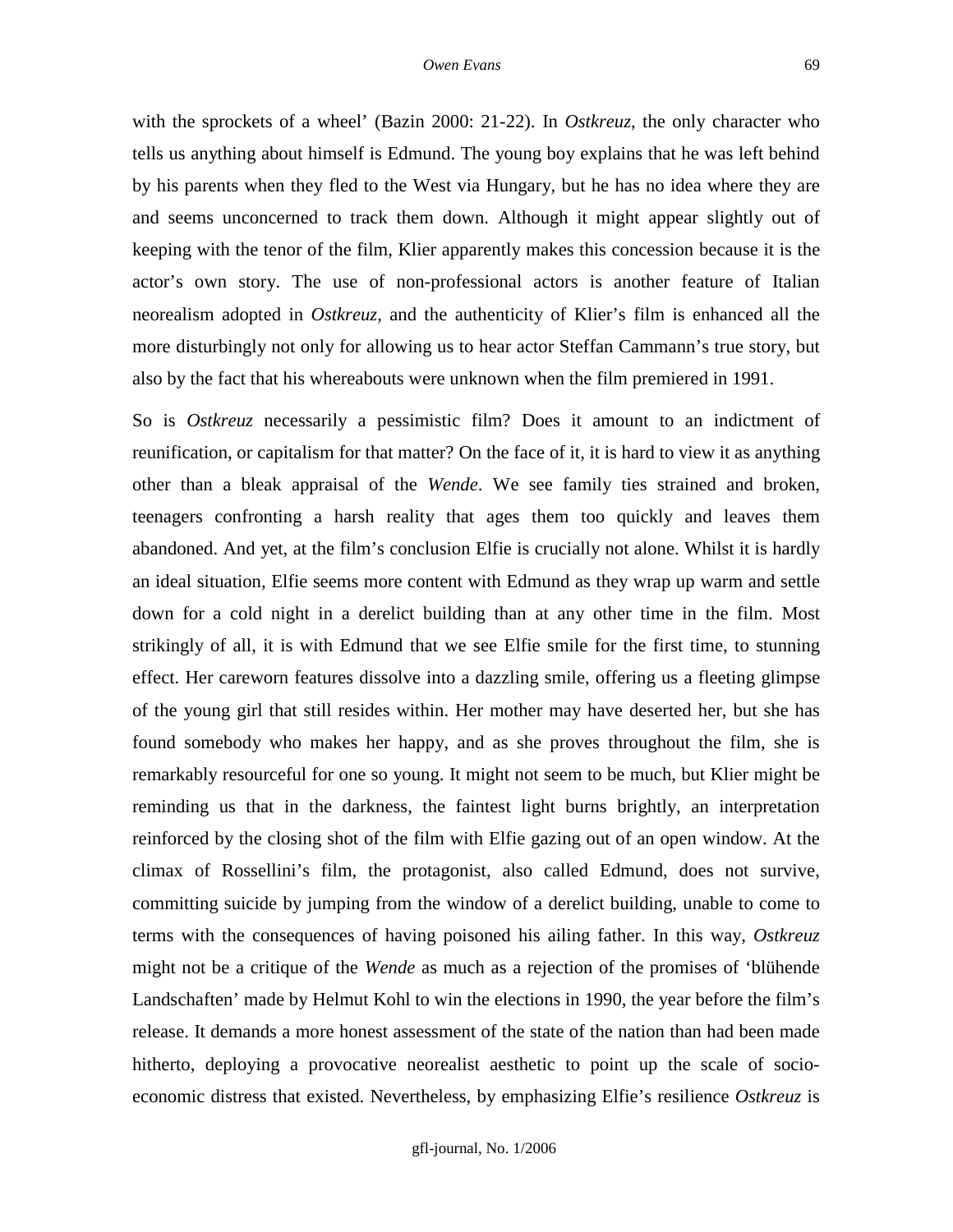not without hope for the future. Klier thus steers a path between Rossellini's symbolically negative portrait of Berlin and Wolfgang Staudte's politically uplifting vision of the city, combining elements of both in his own snapshot.

Hannes Stöhr's *Berlin is in Germany* certainly serves up a much less disturbing picture of the new Germany and provides an interesting counterpoint to Klier's film by suggesting that many of the ailments exposed in the earlier picture are being addressed. With the action taking place eleven years after *Ostkreuz*, it is possible to gauge the progress that has been made in the interim. The wastelands of the earlier film have been replaced by the building sites which the protagonist of *Berlin is in Germany*, Martin Schulz, witnesses as he returns to the city after serving eleven years in prison. Arrested for the accidental manslaughter of a neighbour, who had uncovered his plot to escape the GDR with his pregnant wife in the spring of 1989, Martin is released in 2000 and the film follows his efforts to rebuild his life, and principally his relationship with his ex-wife, Manuela, and Rokko, the eleven-year-old son he has never seen. If the early unification films tended to depict the disintegration of families, as *Ostkreuz* does, then *Berlin is in Germany* provides a more hopeful sign that, with the worst of the turmoil over, the rebuilding is not just physical, but emotional. It is implied that Martin sacrificed his relationship with Manuela – by insisting that she no longer visit him in prison – in order that she could start afresh. When he first visits her apartment in Pankow, he sees Manuela with her partner Wolfgang, a *Wessi*. He is later invited to join them during a dinner party, at which Martin is introduced as an 'alter Bekannter', and despite some awkwardness, he accepts her new situation without any obvious bitterness. His main concern is to develop a relationship with his son, initially buying Rokko a gameboy and later visiting the flat to spend some time with him, which Manuela is more than happy to sanction.

By virtue of his incarceration, Martin allows Stöhr to demonstrate just how much has changed in a decade, a device that contrasts with the scenario in *Good Bye Lenin!* where the problems stem from having to conceal the changes that have occurred over a matter of months. Martin is described in a newspaper article as 'der letzte Ossi', the accompanying photograph for which captures his bewilderment at this new world, a world he has only seen on television. Arriving in Berlin, he cannot work out how to use the ticket machine on the station platform, which rejects his 100DM note, as well as his 100 Ostmark note, a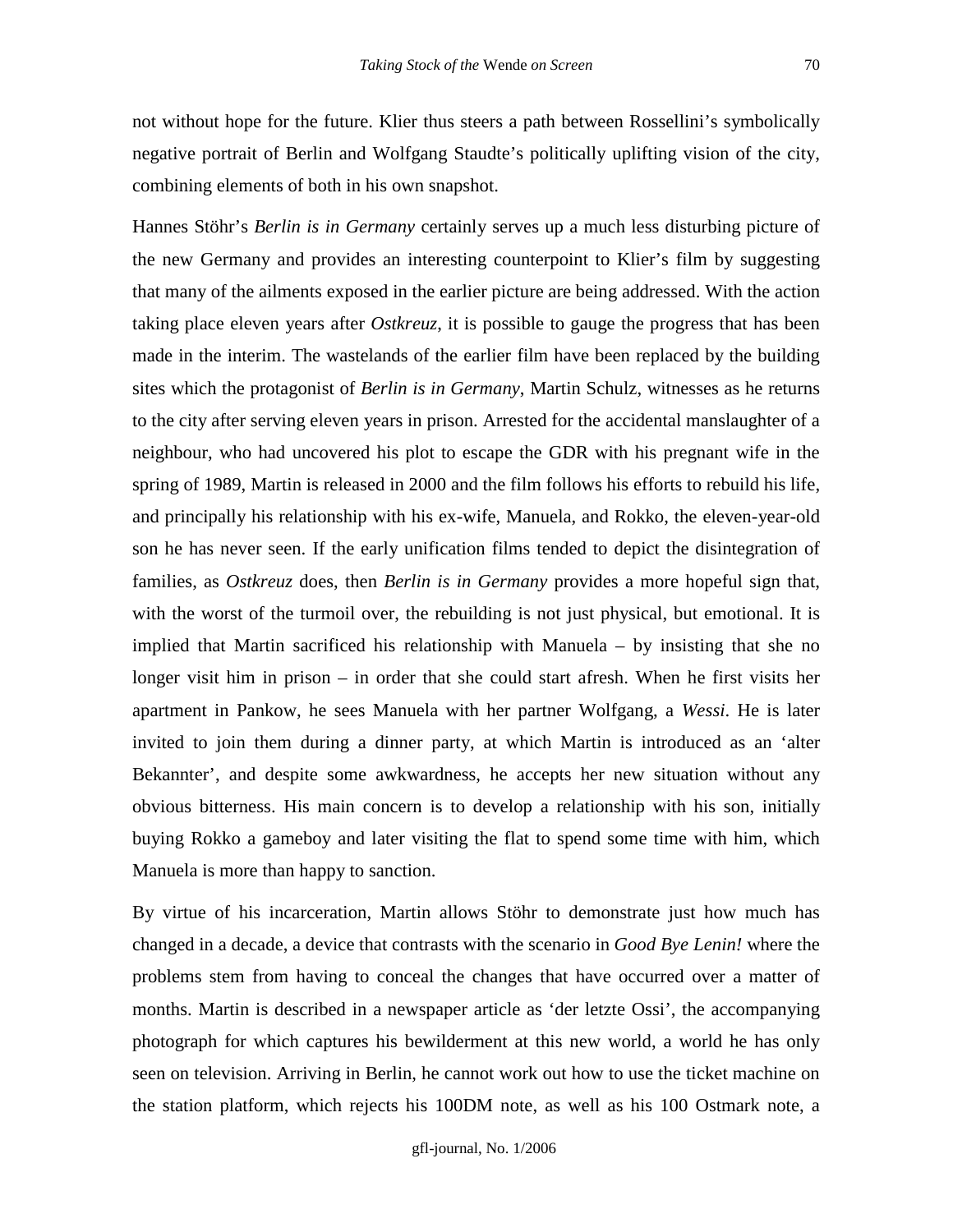potent early symbol of the complete erasure of GDR culture and society from the new Germany, but also of the ongoing problems faced in uniting the two former states as one. He has trouble describing what toy he would like for his son – embarrassingly he cannot answer the assistant when asked what his son's hobbies are – and then later has to negotiate the bureaucratic nightmare of the forms required to settle into this new life. He struggles with the Anglicisms that punctuate people's speech, and when he later attempts to obtain his taxi driver's licence, he has to tackle the problem of all the new street names in east Berlin, one of the topoi of post-unification texts told from an eastern perspective which lament the GDR's comprehensive *Abwicklung*. In order to accentuate Martin's initial dislocation from this new Berlin, during the early segments of the film he is largely shot in medium or deep focus, with this new world bustling with bewildering speed all around him. Jörg Schüttauf's moving performance as Martin authentically expresses the parolee's befuddlement, and is as vital for the impact of the film as Laura Tonke's portrayal of Elfie in *Ostkreuz*.

But we are not dealing with neorealism here. For if Klier's film produces a snapshot, frozen in time, Stöhr is concerned to show us that Martin does manage to re-engage with society and progress. Indeed, he copes with more resilience than his friend, Peter, whom he prevents from jumping off a rooftop. Peter appears to represent the western stereotype of the *Jammerossi*, for whom the new Germany has been one disaster after another. He cuts a sorry figure, crying in his Trabi as Martin drives him home and then being picked on by a bullying skinhead in a bar. By contrast, Martin ends up riding in a taxi driven by another *Kumpel* from the GDR, Enrique, a Cuban who has adapted well to the changes in society and encourages his friend to pursue the same career. Thus Stöhr is careful to provide a nuanced picture of eastern Germans since the *Wende*, demonstrating that many were able to find their feet. A significant feature of *Berlin is in Germany* and *Ostkreuz* in this respect is that none of the characters show any inclination towards nostalgia for the old days. Martin makes paper planes with his obsolete Ostmark, whilst Manuela has a very comfortable flat in Pankow and a good job, tellingly, as a travel agent.<sup>6</sup> The same absence of *Ostalgie*

<sup>6</sup> Martin's disposal of his old notes anticipates Alex tossing his mother's valueless savings from the roof in *Good Bye Lenin!.*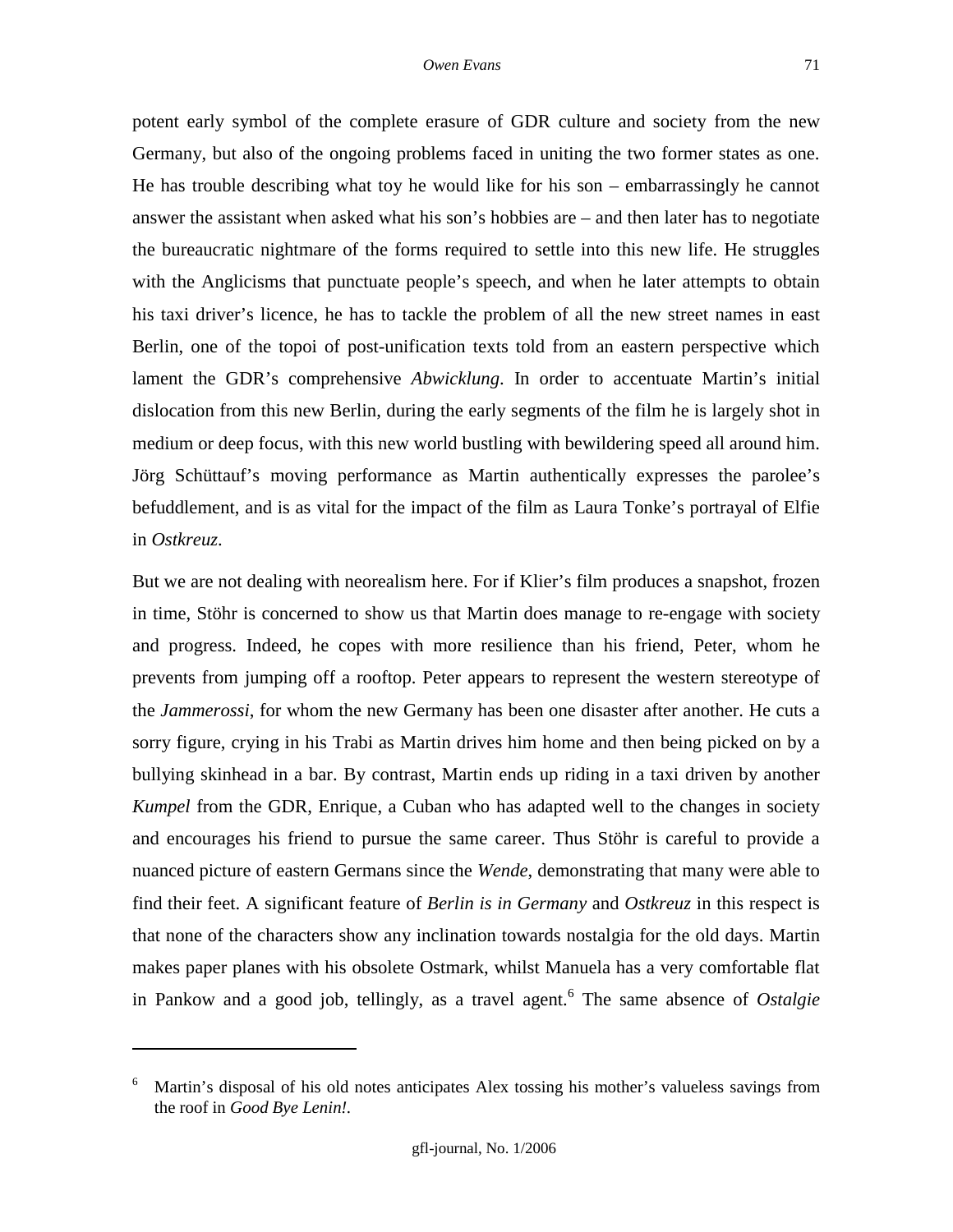underpins Becker's film, as Ariane Kerner happily pursues a successful career at Burger King, whilst her brother Alex adapts quickly to working for a western satellite firm. Moreover, he makes clear at the end that the GDR he created for his mother was a country he would have liked to have lived in, but never actually existed.

In *Berlin is in Germany*, by virtue of his status in the GDR as a *Paragraph 213er*, Martin never really acts like a supposedly typical *Ossi* about what has happened.<sup>7</sup> Even though Manuela's partner is a *Wessi*, Martin's principal aim is to earn enough money to forge a proper relationship with his son, rather than to compete with Wolfgang for his son's affection. Indeed, it is Wolfgang who feels the more resentful and threatened, and calls the police when Martin comes to Manuela for help, after getting unwittingly caught up in a police raid at the sex shop he works in part time. Even during his subsequent police interview, Martin's hostility towards the officer stems from his suspicion that he used to belong to the Stasi, only to be nonplussed when he turns out to be from Bremen. Thus Stöhr steers clear of the stereotypical east/west confrontations of many post-unification texts, opting for a more nuanced depiction of a society which is gradually learning to live together and where ingrained attitudes and reactions need to be overcome.

The clearest indication that progress has been made since 1989, and the depiction of post-*Wende* society in *Ostkreuz*, is that Martin refuses to resort to criminal activity to get by. Whereas for Elfie it is presented as an existential necessity, in Martin's case it is not something he is prepared to countenance. When Viktor, the sex shop owner, tries to tempt him into taking part in a robbery, Martin refuses. When he is subsequently barred from sitting the taxi driver test, for which he has expended so much time and effort, because of his criminal record, his frustration provokes a tirade at Viktor, saying that disreputable people like the sex shop owner deserve to be strung up for their activities. Whilst this outburst is wholly out of character, it nevertheless underlines his total rejection of illegal ways and means of getting by, even when his efforts to reintegrate himself into society by respectable means have failed.

<sup>7</sup> Paragraph 213 was the law under which those accused of attempting to escape the GDR were tried.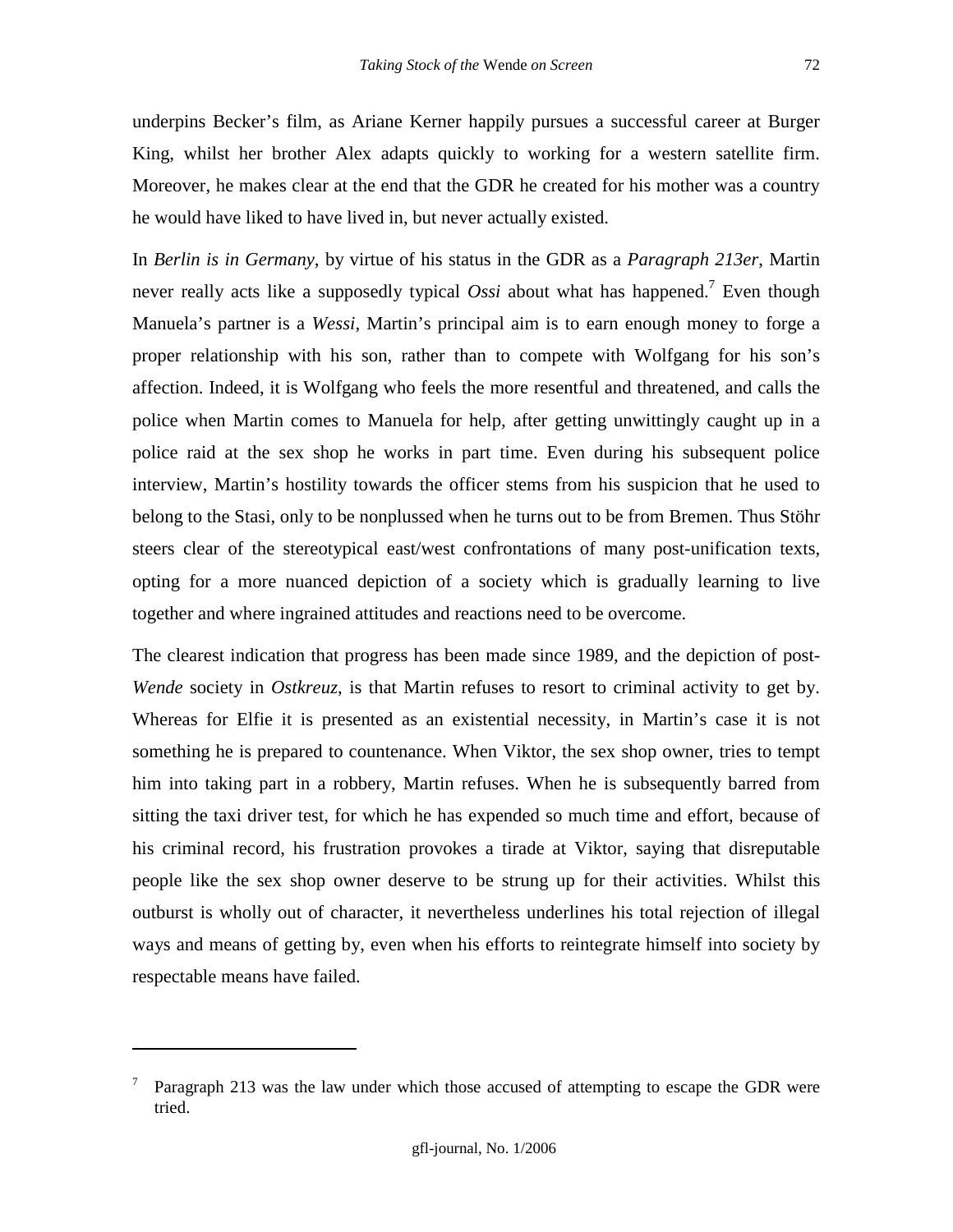As Daniela Berghahn suggests, the film ends optimistically, and more obviously so than *Ostkreuz*. There is every indication that Martin will succeed with the help of family and friends 'though, significantly, his closest friends and allies are not West Germans but his former East German wife and immigrants' (Berghahn 2005: 226), a fact all the more intriguing since Stöhr himself is a *Wessi*. Nevertheless, the reunified State, in the guise of his probation officer, seems very sympathetic to his plight, which reinforces the sense that the future is indeed bright, despite the initial problems he has. This encouraging resolution arguably adheres to the template of *Wessi* unification films Naughton identifies. Yet it is far from clear whether Martin will be ultimately able to resurrect his relationship with Manuela, although she visits him in prison with a letter from their son. The presence, albeit peripheral, of the skinhead who bullies Peter and taunts Martin, meanwhile hints at other social problems as yet unresolved. Moreover, the film retains a melancholic tone throughout, culminating in Martin's almost suicidal despair at the prospect of another prison spell. Nevertheless, Stöhr is mindful to guide the film between overly melodramatic extremes of emotion, thereby keeping it just to the right side of the western-inflected cliché it might otherwise have become.

Klier and Stöhr between them have produced very useful documents of the transitional period in Germany since 1989. A comparison of the two films, released a decade apart, indicates how much progress has been made in certain areas, without suggesting that the process is complete. Arguably of greater significance for any analysis of the unified Germany's evolution is the fact that both films, which focus exclusively on the experiences of eastern Germans, were directed with great sensitivity by western Germans, and Klier went on to direct the acclaimed *Heidi M.* (2001), which follows another individual's readjustment to life in the new Germany. $8$  These directors thus challenge stereotypical notions of how the *Wende* has been perceived on both sides of the supposed 'Mauer im Kopf', and address the disinterest or prejudice that had a negative impact upon the perception of unification films in the early 1990s, especially among western critics. It is surely healthy that issues surrounding unification have not disappeared from view in the twenty-first century. The success of commercial films like *Good Bye Lenin!*, arguably

<sup>8</sup> The film was produced by X-Filme, which was also responsible for *Good Bye Lenin!*.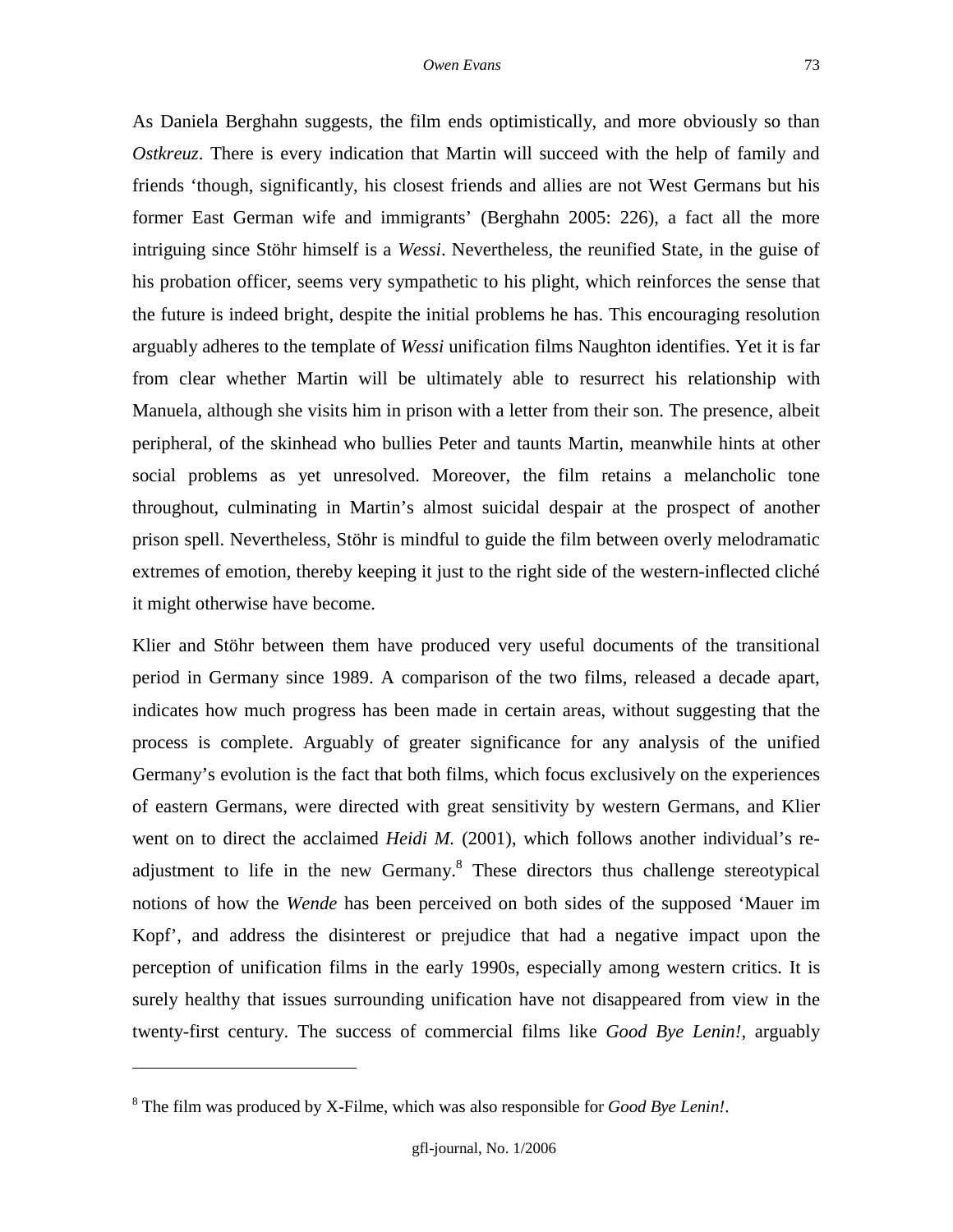building on the relatively unsung achievements of directors such as Klier and Stöhr, might yet be viewed as meaningful contributions to the coming together of both sides that was promised during the *Wende*, whilst simultaneously making international audiences more aware of contemporary issues in Germany.

#### **References**

- Bazin, André (2000) An aesthetic of reality. Neorealism (cinematic realism and the Italian school of the liberation). In: Orr, John; Olga Taxidou (eds) *Post-war Cinema and Modernity. A Film Reader*. Edinburgh: Edinburgh University Press, 13-24.
- Bernardi, Sandro (2000) Rossellini's landscapes. Nature, myth, history. In: Forgacs, David; Sarah Lutton; Geoffrey Nowell-Smith (eds) *Roberto Rossellini. Magician of the Real*. London: BFI, 50-63.
- Berghahn, Daniela (2005) *Hollywood behind the Wall. The Cinema of East Germany*. Manchester: Manchester University Press.
- Clarke, David (2002) Representations of East German masculinity in Hannes Stöhr's *Berlin is in Germany* and Andreas Kleinert's *Wege in die Nacht*. *German Life and Letters* 55, 434-49.
- Dick, Bernard K. (2005) *Anatomy of Film*. Boston-New York: Bedford/St. Martins.
- Elterlein, Eberhard von (2001) Berlin is in Germany. Du sollst du selbst bleiben. *Die Welt*, 1 November.
- Evans, Owen (2005) 'Denn wir sind anders': 'Zonenkinder' in the Federal Republic. *German as a Foreign Language* 2, 20-33 (http://www.gfl-journal.de/2- 2005/evans.html).
- Hensel, Jana (2002) *Zonenkinder*. Reinbek: Rowohlt.
- Kaupp, Cristina Moles (2001) Stunde der Außenseiter. *Der Spiegel*, 11 February.
- Naughton, Leonie (2002) *That was the Wild East. Film Culture, Unification and the 'New' Germany*. Ann Arbor: University of Michigan Press.
- Nowell-Smith, Geoffrey (1999) Italian neo-realism. In: Cook, Pam; Mieke Bernink (eds) *The Cinema Book*. London: BFI, 76-80.
- Peitz, Christiane (1992) Ohne Grün. *Die Zeit*, 28 February [on *Ostkreuz*].
- Peulecke, Bettina (2001) Berlin is in Germany. *Hamburger Morgenpost*, 31 October.
- Rhode, Carla (1992) Berlin im Jahre Null. *Ostkreuz*, Michael Kliers zweiter Spielfilm. *Tagesspiegel*, 2 January.
- Simon, Jana (2001) *Denn wir sind anders. Die Geschichte des Felix S*. Berlin: Rowohlt.
- Töteberg, Michael (2003) Eine Gratwanderung zwischen Tragödie und Komödie. Statements der Schauspielerin Katrin Sass. In: Töteberg, Michael (ed.) *Good Bye Lenin! Ein Film von Wolfgang Becker*. Berlin: Schwarzkopf and Schwarzkopf, 162- 65.